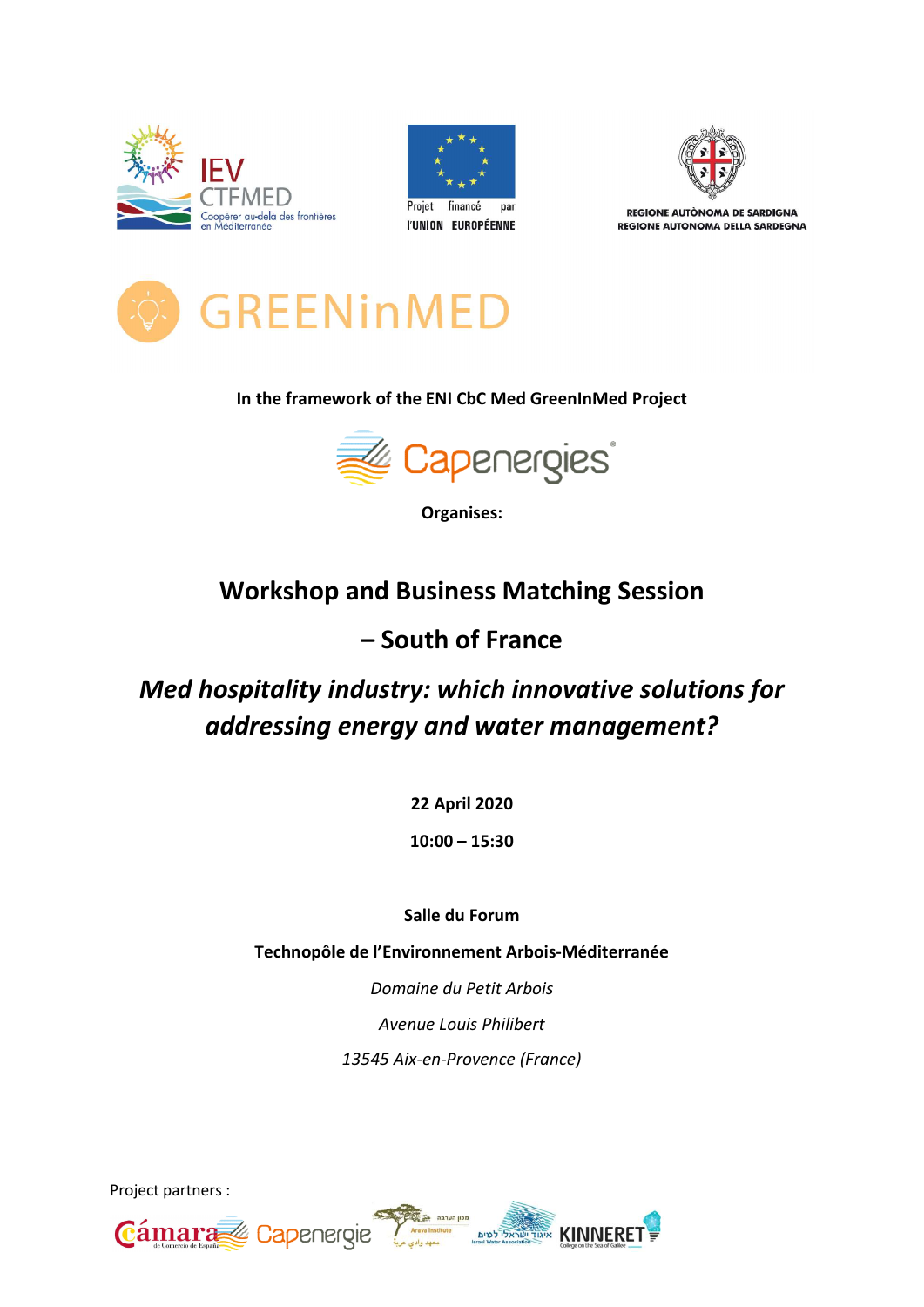# Draft Agenda

#### Morning session:

#### 09:00-10:00Registration and welcome coffee

10:00-10:10 Welcome speech from the ENI CbC Med Programme's National Contact Point for France – Patricia Di Biase (Region South of France) 10:00-10:10 Welcome speech from the ENI CbC Med Programme's National Contact Point for France<br>– Patricia Di Biase (Region South of France)<br>10:10-10:15 Introducing the GreenInMed Project's activities and objectives, – Carme

(Coordinator of GreenInMed Project, Spanish Chamber of Commerce), feedback from the previous workshops in Spain and Israel + Objectives of the workshop - Enrico Mazzon (European Project Manager, Capenergies)

10:15-10:30 Focus on hospitality industry needs in the Region South of France - Representative from UMIH PACA

10:30-10:50 Keynote speech: Example of a best practice from a French hotel chain - A representative to be chosen

10:50-11:00 Presentation of the results of the GreenInMed benchmark on Best Available Solutions for energy and water management inMed hospitality industry

11:00-11:20 Funding opportunities for sustainable hospitality industry from the Région South of France and ADEME st Available Solutions<br>the Région South of<br>ilable on the French

#### 11:20-11:40Coffee Break

11:40-12:00 Examples of solutions in the field of energy management available market: 4 pitches of 5 minutes (SMEs)

market: 4 pitches of 5 minutes (SMEs)<br>**12:00-12:20** Examples of solutions in the field of water management available on the French market: 4 pitches of 5 minutes (SMEs)

12:20-12:50 Time slot reserved to pitches of stakeholders from Israel, Spain, Morocco and Tunisia

12:50-14:00Lunch

#### Afternoon session:

14:00-14:30 Business matching session between hotels & solutions providers (steered by Capenergies team)

Participants will be split into different working groups (according to the choice they made during the registration process) in such a way that hotels will be able to exchange with those solutions providers<br>proposing them the best solutions addressing their needs proposing them the best solutions addressing their needs

14:30-15:00 Public feedback from the business matching session (Capenergies team)

15:00-15:30 Conclusion of the works and next steps (Enrico Mazzon, Capenergies and Carmen Ayllon, Spanish Chamber of Commerce)

Project partners : Cámara Capenergie Annual Dupont KINNERET